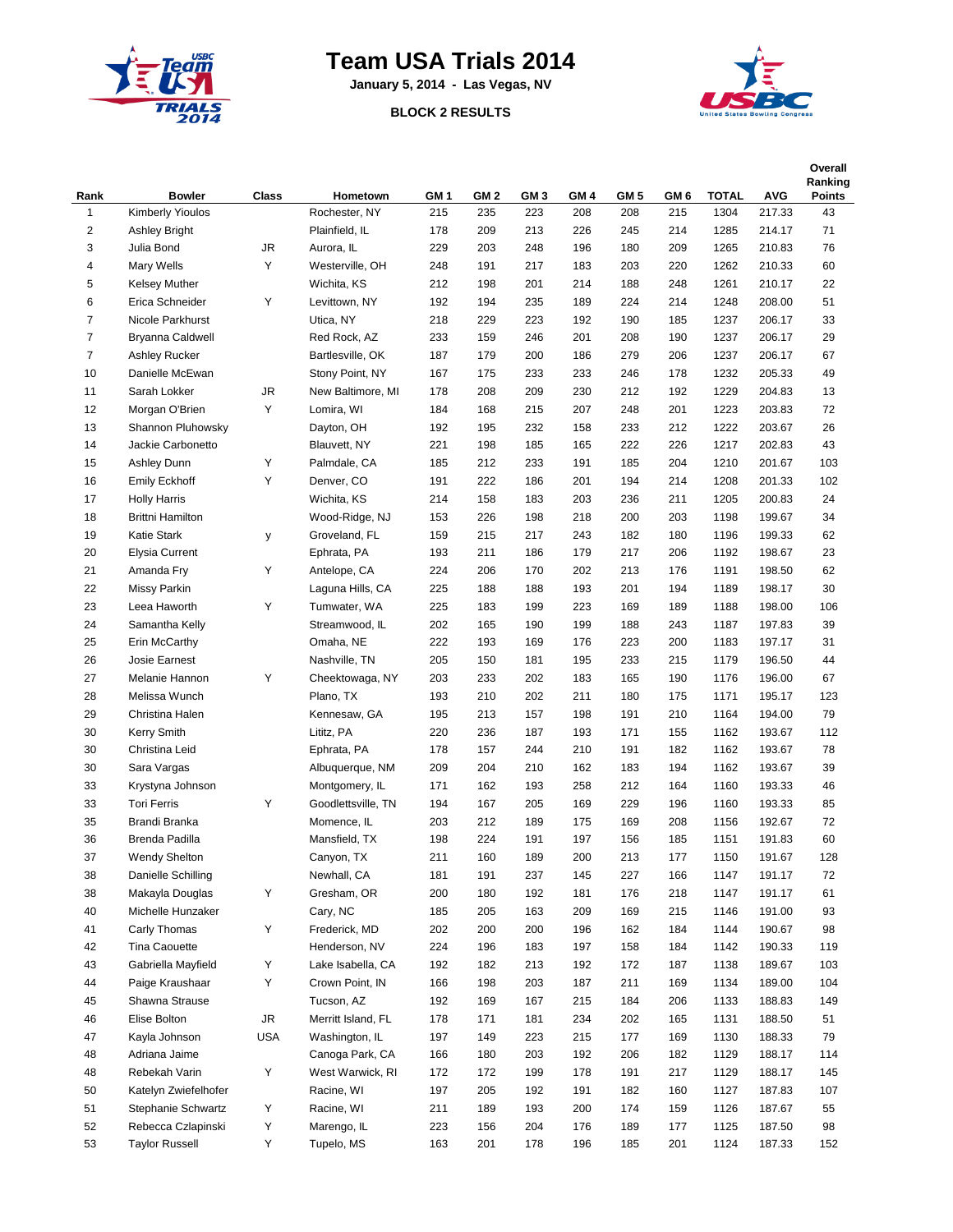|            |                        |        |                       |                 |      |                 |      |      |      |       |                  | Ranking       |
|------------|------------------------|--------|-----------------------|-----------------|------|-----------------|------|------|------|-------|------------------|---------------|
| Rank       | <b>Bowler</b>          | Class  | Hometown              | GM <sub>1</sub> | GM 2 | GM <sub>3</sub> | GM 4 | GM 5 | GM 6 | TOTAL | <b>AVG</b>       | <b>Points</b> |
| 54         | Robyn Renslow          | Y      | Brentwood, CA         | 232             | 172  | 177             | 212  | 165  | 165  | 1123  | 187.17           | 130           |
| 55         | Jessica Mellott        | Υ      | Lauderhill, FL        | 158             | 232  | 206             | 185  | 174  | 167  | 1122  | 187.00           | 126           |
| 55         | Sabrena Divis          |        | Gillette, WY          | 187             | 205  | 212             | 182  | 167  | 169  | 1122  | 187.00           | 86            |
| 55         | Rachel Vaughn          | Υ      | Port St. Lucie, FL    | 180             | 186  | 170             | 159  | 181  | 246  | 1122  | 187.00           | 65            |
| 58         | <b>Brandi Stephens</b> |        | Stillwater, OK        | 173             | 188  | 164             | 205  | 215  | 175  | 1120  | 186.67           | 150           |
| 59         | <b>Sydney Brummett</b> | Υ      | Fort Wayne, IN        | 170             | 184  | 179             | 193  | 210  | 182  | 1118  | 186.33           | 80            |
| 60         | <b>Stephanie Mims</b>  | Υ      | North Chestervield, V | 174             | 191  | 203             | 165  | 184  | 197  | 1114  | 185.67           | 132           |
| 61         | Melanie Crawford       | Υ      | Allen, TX             | 225             | 166  | 165             | 191  | 200  | 165  | 1112  | 185.33           | 112           |
| 62         | Natalie Goodman        | JR     | O'Fallon, IL          | 196             | 166  | 163             | 200  | 189  | 197  | 1111  | 185.17           | 98            |
| 63         | <b>Shannon Dexter</b>  | Υ      | Puyallup, WA          | 172             | 175  | 211             | 199  | 149  | 201  | 1107  | 184.50           | 147           |
| 64         | Kimi Davidson          |        | Azle, TX              | 169             | 182  | 198             | 205  | 192  | 160  | 1106  | 184.33           | 83            |
| 64         | <b>Giselle Poss</b>    | Υ      | Montgomery, IL        | 210             | 162  | 149             | 179  | 224  | 182  | 1106  | 184.33           | 139           |
| 66         | Bethany Duchowny       | Υ      | Duanesburg, NY        | 211             | 181  | 187             | 187  | 168  | 170  | 1104  | 184.00           | 134           |
| 67         | <b>Taylor Bulthuis</b> | Υ      | Coral Springs, FL     | 233             | 188  | 169             | 182  | 163  | 167  | 1102  | 183.67           | 92            |
| 68         | <b>Kelly Kulick</b>    |        | Union, NJ             | 183             | 182  | 184             | 198  | 174  | 179  | 1100  | 183.33           | 69            |
| 69         | Ashly Galante          |        | Palm Harbor, FL       | 151             | 199  | 200             | 188  | 158  | 203  | 1099  | 183.17           | 97            |
| 70         | Krissy Johnson         | Υ      | Rockford, IL          | 221             | 197  | 170             | 164  | 182  | 163  | 1097  | 182.83           | 103           |
| 70         | Jordan Newham          | Υ      | Aurora, IL            | 161             | 157  | 187             | 236  | 183  | 173  | 1097  | 182.83           | 159           |
| 70         | Kalyn Washburn         |        | Tucson, AZ            | 183             | 179  | 191             | 182  | 173  | 189  | 1097  | 182.83           | 108           |
| 73         | Anna Groce             | Υ      | Kernersville, NC      | 143             | 181  | 222             | 198  | 158  | 191  | 1093  | 182.17           | 133           |
| 74         | Shelly Goodwin         | Υ      | Palm City, FL         | 168             | 183  | 215             | 154  | 200  | 170  | 1090  | 181.67           | 164           |
| 74         | Madeleine McDuff       | Υ      | Katy, TX              | 150             | 195  | 174             | 166  | 215  | 190  | 1090  | 181.67           | 174           |
| 76         | <b>Becca Pittser</b>   | Υ      | Huntersville, NC      | 163             | 181  | 182             | 201  | 194  | 167  | 1088  | 181.33           | 111           |
| 77         | Kelsi Anderson         | Υ      | San Antonio, TX       | 204             | 150  | 204             | 142  | 214  | 170  | 1084  | 180.67           | 169           |
| 78         | Kalynn Carl            | Υ      | Albany, NY            | 157             | 183  | 185             | 158  | 192  | 203  | 1078  | 179.67           | 138           |
| 79         | Jennifer Creno         |        | East Syracuse, NY     | 185             | 181  | 195             | 161  | 180  | 170  | 1072  | 178.67           | 128           |
| 80         | Miranda Singer         | Υ      | Subury, OH            | 164             | 188  | 177             | 188  | 186  | 168  | 1071  | 178.50           | 157           |
| 81         | Sarah Muench           | Υ      | Kewaskum, WI          | 198             | 186  | 172             | 160  | 188  | 165  | 1069  | 178.17           | 179           |
| 82         | Gazmine Mason          | Υ      | Cranston, RI          | 161             | 159  | 174             | 176  | 212  | 182  | 1064  | 177.33           | 156           |
| 83         | Erin Brown             | Υ      | Davison, MI           | 182             | 154  | 191             | 172  | 215  | 148  | 1062  | 177.00           | 164           |
| 83         | Brianna Amidon         | Υ      | Pittsfield, MA        | 171             | 169  | 182             | 191  | 181  | 168  | 1062  | 177.00           | 110           |
| 85         | Debbie Ayers           |        | La Mesa, CA           | 163             | 197  | 145             | 176  | 173  | 204  | 1058  | 176.33           | 172           |
| 86         | Danyn Terry            | у      | Coarsegold, CA        | 176             | 179  | 203             | 165  | 181  | 150  | 1054  | 175.67           | 141           |
| 87         | <b>Emily Notebaert</b> | Υ      | Rochester, NY         | 173             | 166  | 159             | 190  | 184  | 178  | 1050  | 175.00           | 107           |
| 88         | Marina Stever          | Υ      | Mesa, AZ              | 198             | 179  | 136             | 178  | 201  | 157  | 1049  | 174.83           | 165           |
| 88         | Amber Vega             | Υ      | Orangevale, CA        | 162             | 167  | 189             | 158  | 182  | 191  | 1049  | 174.83           | 172           |
| 90         | Chevelle Holstein      | Υ      | Sparks, NV            | 215             | 133  | 207             | 171  | 142  | 180  | 1048  | 174.67           | 170           |
| 90         | <b>Brooke Wood</b>     | Υ      | Davison, MI           | 175             | 155  | 172             | 190  | 164  | 192  | 1048  | 174.67           | 149           |
| 92         | <b>Christine Gill</b>  |        | Lakewood, CO          | 147             | 155  | 200             | 172  | 179  | 185  | 1038  | 173.00           | 193           |
| 93         | Kiara Grant            | Υ      | Austin, TX            | 180             | 177  | 184             | 184  | 189  | 123  | 1037  | 172.83           | 123           |
| 94         | Kendyll Dellinger      | Υ      | Indian Trail, NC      | 172             | 179  | 145             | 201  | 179  | 159  | 1035  | 172.50           | 161           |
| 95         | Courtney Parenteau     |        | Narragansett, RI      | 159             | 154  | 173             | 209  | 155  | 182  | 1032  | 172.00           | 107           |
| 95         | Leah Glazer            | Υ      | Henderson, NV         | 159             | 179  | 147             | 153  | 206  | 188  | 1032  | 172.00           | 197           |
| 97         | Ashlyn Herzberg        | Υ      | Wichita, KS           | 180             | 151  | 172             | 181  | 182  | 164  | 1030  | 171.67           | 150           |
| 98         | Danielle Walker        | Υ      | Keller, TX            | 159             | 221  | 153             | 176  | 156  | 152  | 1017  | 169.50           | 167           |
| 99         | Katie Maher            | Υ      | Ottumwa, IA           | 165             | 163  | 172             | 175  | 150  | 191  | 1016  | 169.33           | 193           |
|            | Lauren Pate            |        | Inver Grove Heights,  |                 |      |                 |      |      |      |       |                  |               |
| 100<br>100 | Correen Lieber         | у<br>Υ | Issaquah, WA          | 165<br>220      | 163  | 155<br>134      | 202  | 177  | 147  | 1009  | 168.17<br>168.17 | 144           |
|            |                        | Υ      |                       |                 | 147  |                 | 184  | 174  | 150  | 1009  |                  | 111           |
| 100        | Shelby Miller          |        | Klamath Falls, OR     | 165             | 178  | 180             | 136  | 164  | 186  | 1009  | 168.17           | 196           |
| 103        | Shanna Chepelsky       |        | East Rochester, NY    | 171             | 191  | 177             | 146  | 162  | 156  | 1003  | 167.17           | 149           |
| 104        | Kelsey Abrahamsen      | Υ      | Seattle, WA           | 159             | 154  | 170             | 159  | 177  | 180  | 999   | 166.50           | 207           |
| 105        | <b>Toni Bridges</b>    | Υ      | Memphis, TN           | 147             | 115  | 181             | 117  | 165  | 130  | 855   | 142.50           | 210           |

**Overall**